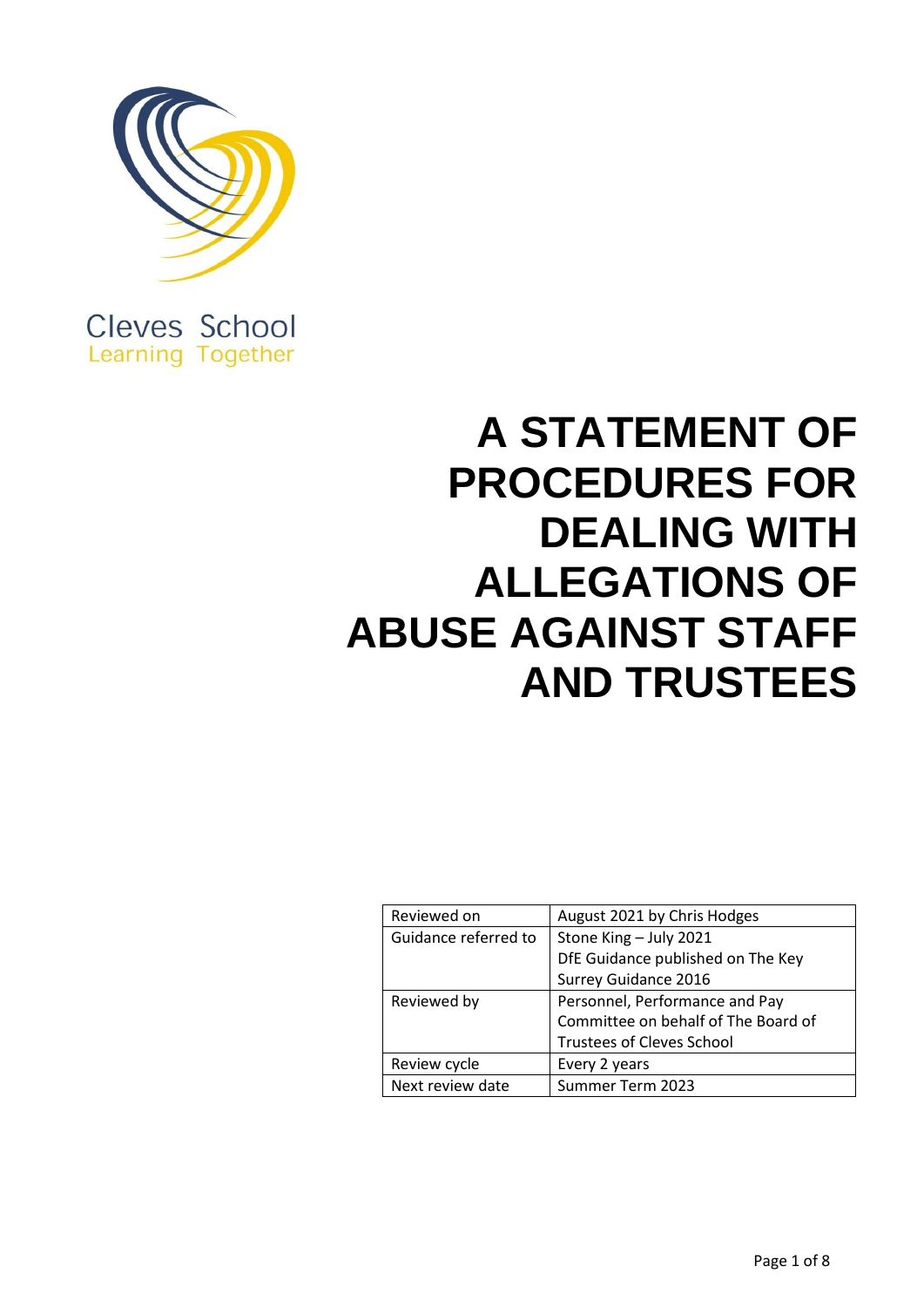# **1. Introduction**

All schools are under an absolute duty to promote and safeguard the welfare of children at the school, and to have regard to guidance issued by the Secretary of State in so doing. Cleves School takes this responsibility seriously, and will ensure that any allegation of abuse made against a teacher or other member of staff or volunteer in the school is dealt with fairly, quickly and consistently, in a way that provides effective child protection while also supporting the individual who is the subject of the allegation and in accordance with the DfE guidance

The procedure documented within this policy must be used in any case where it is alleged that a teacher, other member of staff, a school trustee or a volunteer at the school has:

- Behaved towards a child or children in a way that has harmed or may have harmed a child
- Possibly committed a criminal offence against or related to a child or
- Behaved towards a child or children in a way that indicates s/he is unsuitable to work with children.

It applies regardless of whether the alleged abuse took place in the school. Allegations against a teacher who is no longer teaching and historical allegations of abuse will be referred to the police.

All members of staff in the school will be made aware of this policy during induction.

## **2. How concerns arise**

Concerns about the possible abuse of children will usually arise in one of two ways, either:

- a direct allegation by a pupil or a third party, for example a parent
- an observation by a member of staff that the behaviour of a colleague is inappropriate or potentially or actually abusive.

In either case the concern must be recorded and reported to the Head Teacher immediately unless the allegations are about the Head Teacher, in which case it must be reported to the Chair of Trustees. If the Head Teacher is absent the allegation should be reported to the teacher in charge.

As this is a statutory duty, we expect all members of staff in the school, where they have concerns, to report them in accordance with this policy.

Staff are reminded of the importance of noting low-level concerns, which collectively can indicate a bigger issue.

## **3. Initial action**

The Head Teacher or Chair of Trustees will ensure that they have a full understanding of what is being alleged from the member of staff or third party, only speaking to the child if it is unavoidable or it is the child making the allegation.

No one in the school may investigate the incident by interviewing either that directly involved or any witnesses; to do so could prejudice a fair hearing at a later date.

The Headteacher or Chair of Trustees will simply establish that:

- an allegation has been made
- the general nature of the allegation
- when and where the incident is alleged to have occurred
- who was involved
- any other persons present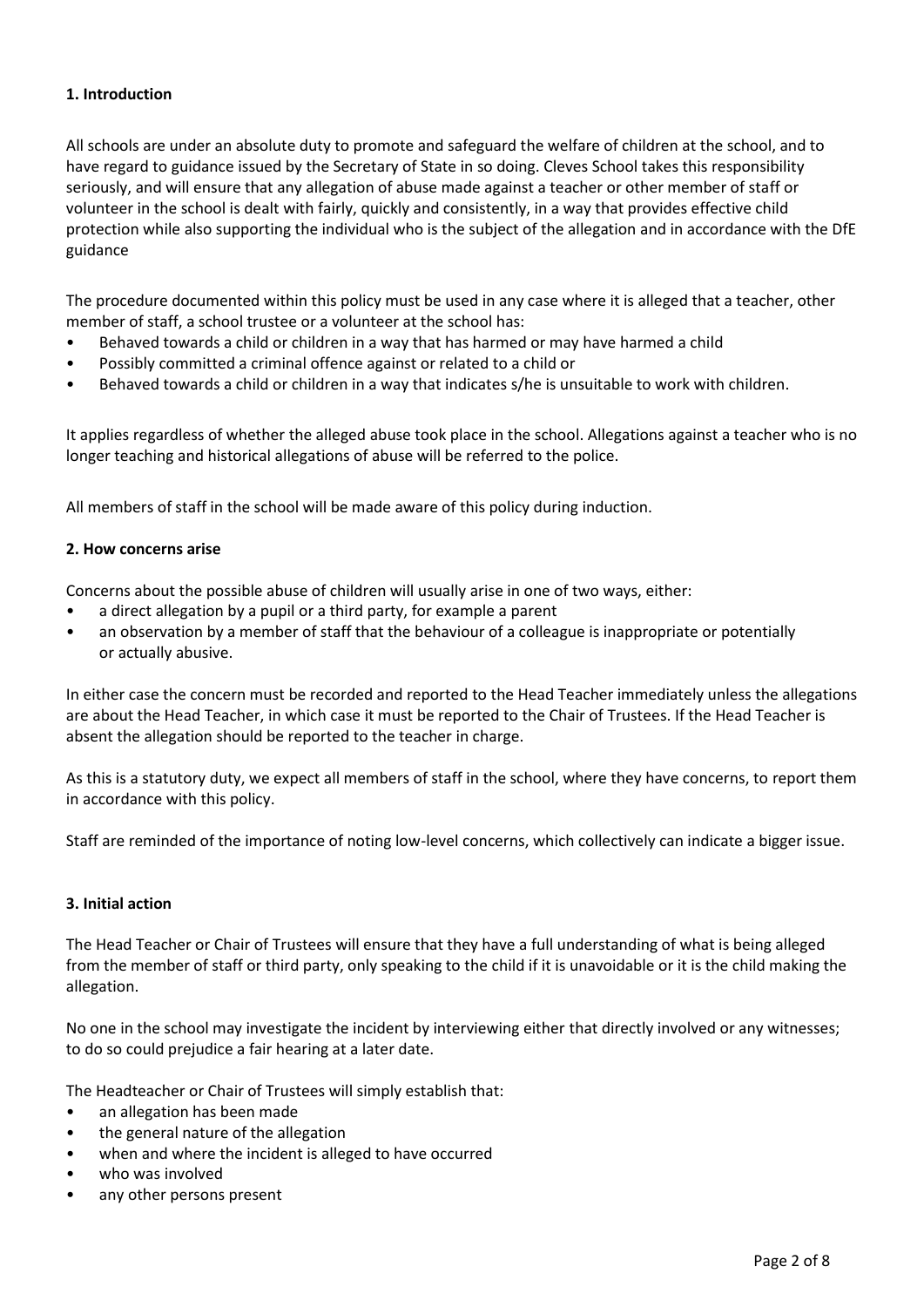The matter will not be discussed with the person who is the subject of the allegation at this stage.

## **4. Consultation and referral**

It is important to ensure that even allegations that appear to be less serious are seen to be followed up and taken seriously and that someone independent of the school examines them objectively.

If the allegation meets any of the criteria set out in section 1 above, the Headteacher or Chair of Trustees must report it to the Local Authority Designated Officer (LADO) on the same day.

If it is unclear whether the threshold for referral has been reached, the Headteacher or Chair of Trustees can consult the Local Authority before a formal referral is made.

#### **5. Initial consideration of the allegation**

The LADO's first step will be to discuss the allegation with the Headteacher or Chair of Trustees to confirm details of the allegation and establish that it is not demonstrably false or unfounded. If the parents/carers of the child concerned are not already aware of the allegation, the LADO will also discuss how and by whom they should be informed.

In some circumstances the school may advise parents of an incident involving their child straight away, for example if the child has been injured while at school or in a school related activity, and requires medical treatment.

The Headteacher or Chair of Trustees will usually inform the accused person about the allegations as soon as possible after consulting the LADO. However, where a strategy discussion is needed, this will be deferred until after consultation with the police has taken place, and there is agreement about what information can be disclosed to the person.

If the person is a member of a union or professional association s/he will be advised to contact that organisation at the outset.

#### **Determining the outcome**

The following definitions should be used when determining the outcome of allegation investigations:

- 1. **Substantiated**: there is sufficient identifiable evidence to prove the allegation.
- 2. **False**: there is sufficient evidence to disprove the allegation.
- 3. **Malicious**: there is clear evidence to prove there has been a deliberate act to deceive and the allegation is entirely false.
- 4. **Unfounded**: there is no evidence or proper basis, which supports the allegation being made. It might also indicate that the person making the allegation misinterpreted the incident or was mistaken about what they saw. Alternatively they may not have been aware of all the circumstances;
- 5. **Unsubstantiated**: this is not the same as a false allegation. It means that there is insufficient evidence to prove or disprove the allegation. The term, therefore, does not imply guilt or innocence.

## **6. Strategy Meeting / Evaluation with Police**

If the allegation is not demonstrably false or unfounded, a formal referral will be made to the LADO and a strategy meeting planned. A strategy discussion will be convened in accordance with "Working Together to Safeguard Children".

There may be up to three strands in the consideration of an allegation: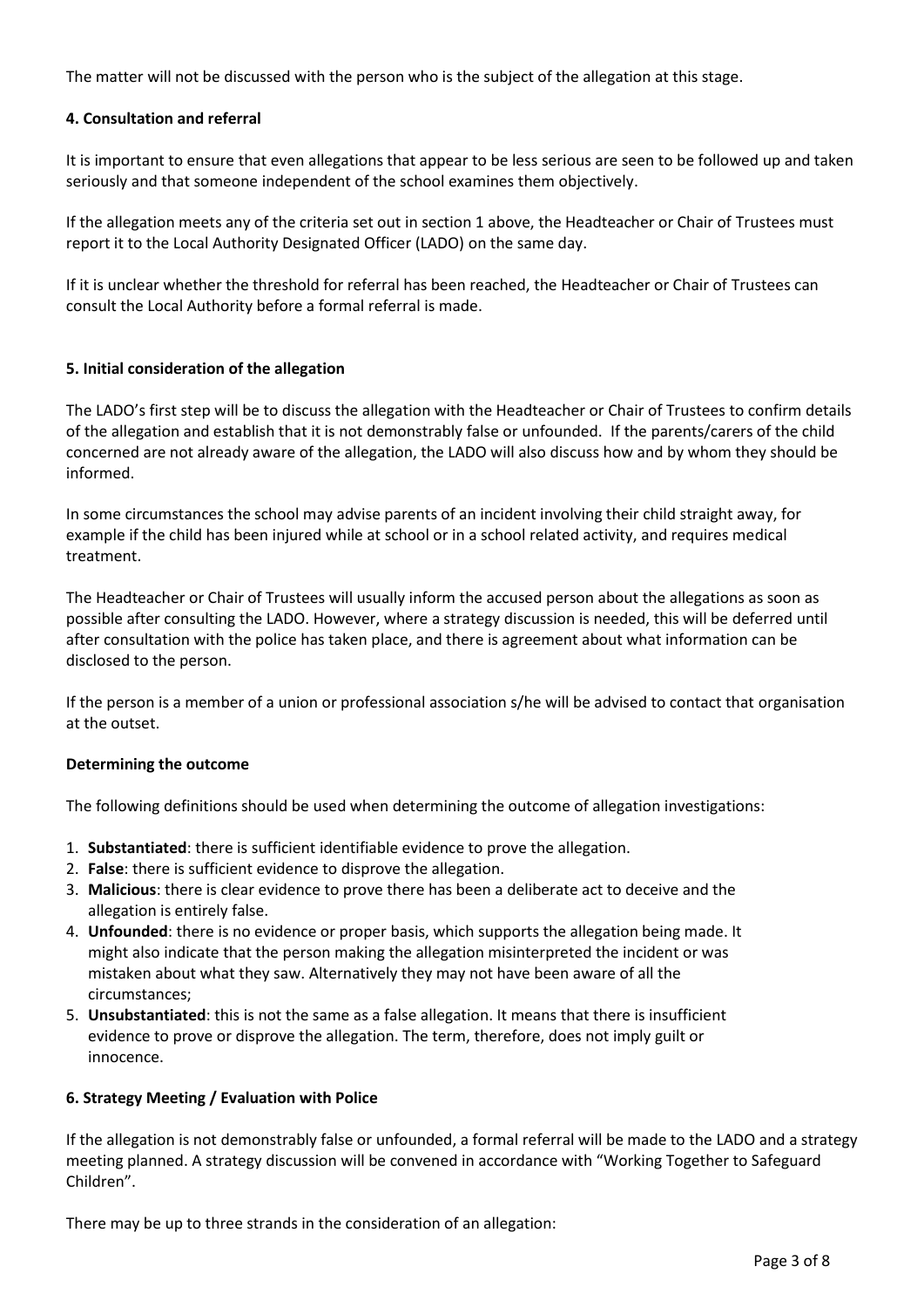- A police investigation of a possible criminal offence;
- Enquiries and assessment under section 47 of the Children Act 1989 if a child is in need of protection or under section 17 of the Children Act 1989 if the child appears to be in need of services;
- Consideration by the employer of disciplinary action in respect of the individual.

A senior school representative (Headteacher or Chair of Trustees) will attend any strategy meeting, unless there are good reasons not to do so, and provide details about the circumstances and context of the allegation and the pupil and member of staff concerned.

## **7. Suspension**

The possible risk of harm to children posed by an accused person needs to be assessed and managed – in respect of the child or children involved in the allegation, and any other children in the accused individual's home, work or community life.

Suspension will not be the default position, and will only be considered in cases where there is reason to suspect that a child or other children is/are at risk of harm, or the case is so serious that it might be grounds for dismissal.

Suspension will be considered in any case where

- there is cause to suspect a child is at risk of significant harm,
- the allegation warrants formal investigation by the police;
- there is a likelihood that evidence may be tampered with, or witnesses intimidated
- the allegation is so serious that it might be grounds for dismissal.

In such cases, we will only suspend an individual if we have considered all other options available and there is no reasonable alternative.

Based on an assessment of risk, we will consider alternatives such as:

- Redeployment within the school so that the individual does not have direct contact with the child or children concerned
- Providing an assistant to be present when the individual has contact with children
- Redeploying the individual to alternative work in the school so that they do not have unsupervised access to children
- Moving the child or children to classes where they will not come into contact with the individual, making it clear that this is not a punishment and parents have been consulted

Temporarily redeploying the individual to another role in a different location, for example to an alternative school or other work for the [local authority/academy trust]

The school will consider carefully whether the circumstances of a case warrant a person being suspended from contact with the children until the allegation is resolved. In deciding whether to suspend a member of staff, the school will consider advice given at a strategy meeting and any risk assessment.

## **8. Action where police or local authority investigation is not necessary**

If the complaint or allegation is such that:

- It is clear that a criminal and/or child protection enquiries are not necessary, or
- the strategy discussion or initial evaluation decides that is the case, the Headteacher and Chair of Trustees will discuss the next steps with the LADO

In those circumstances the options open to the school depend on the nature and circumstances of the allegation and the evidence and information available, and will range from taking no further action or giving professional advice as part of an informal warning to conducting formal disciplinary action that could lead to dismissal or lesser formal warning.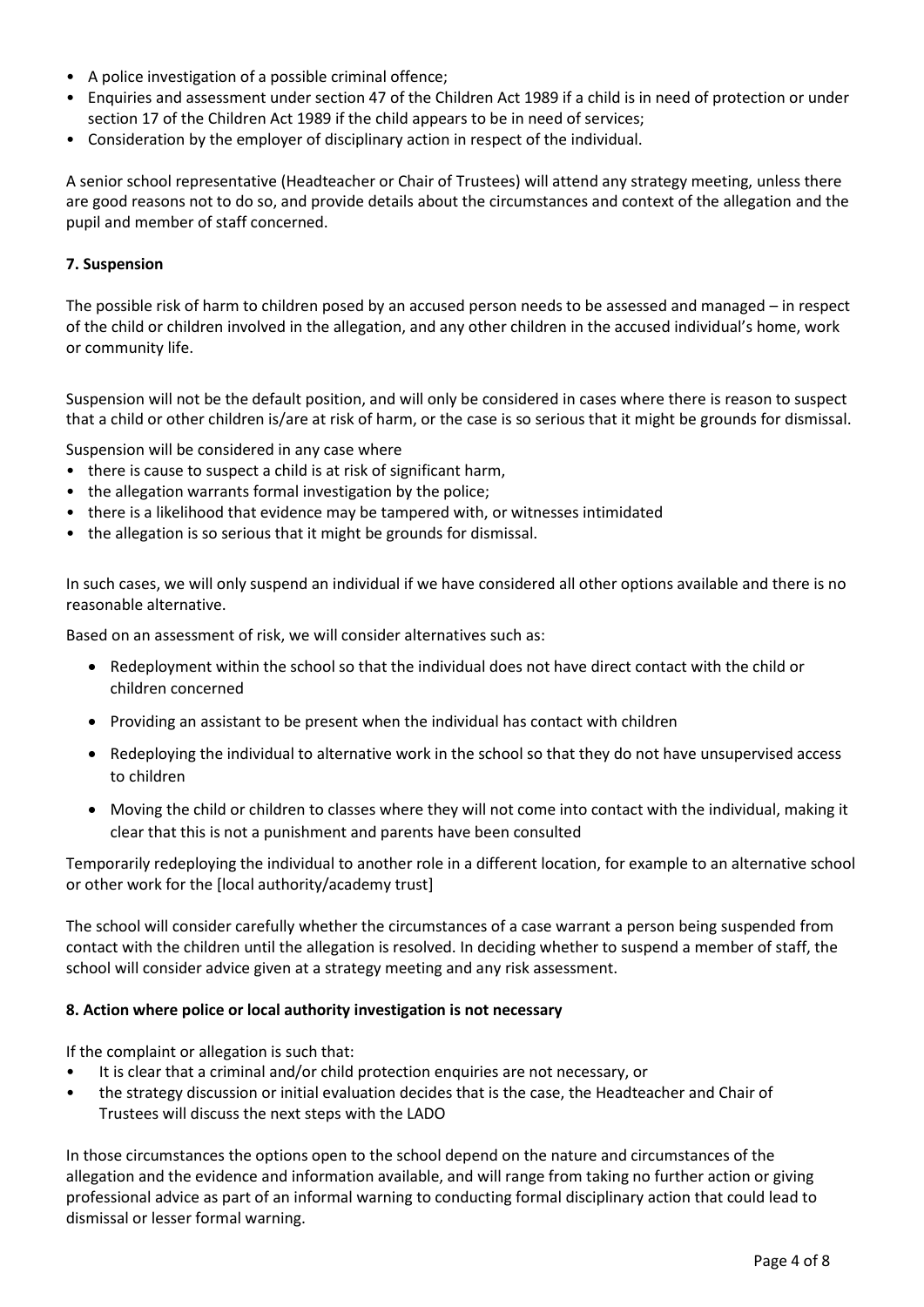If the nature of the allegation does not require formal disciplinary action/investigation, the Headteacher will institute appropriate action within three working days. This would normally be professional advice or an informal warning - although a record will be kept of this.

Where further enquiries will be needed to enable a decision about how to proceed, the Headteacher and Chair of Trustees will agree with the LADO how and by whom the investigation will be undertaken.

In straightforward cases a senior member of the school staff should normally undertake such investigation. However, if there is a lack of appropriate resources within a school or if the nature or complexity of the allegation so requires, an independent investigator will be appointed.

On receipt of the report of the disciplinary investigation, the Headteacher and Chair of Trustees should consult the LADO, and decide whether a disciplinary hearing is needed within two working days. If a hearing is needed it should be held within 15 working days.

# **9. Action where police or local authority investigation is necessary**

The police or the Crown Prosecution Service (CPS) should inform the school and LADO straight away:

- If it is decided to close an investigation without arrest or charge or
- If it is decided not to prosecute after the person has been charged, or
- when a criminal investigation and any subsequent trial is complete

In those circumstances, the LADO will discuss with the Headteacher and Chair of Trustees whether any further action, including disciplinary action is appropriate and, if so, how to proceed. The information provided by the policy and the local authority will inform that decision.

## **10. Referral to DFE**

If, on conclusion of the case, the school ceases to use the accused person's services, or the accused person resigns or ceases to provide his or her services, the school will consult its HR manager about whether a referral to DCSF for barring is required.

If a referral is appropriate, the report will be made within one month.

## **11. Supporting those involved**

The Headteacher or Chair of Trustees will notify the parents or carers of the child or children involved as soon as possible if they are not already aware of it – subject section 5 above.

The deliberations of a disciplinary hearing and the information taken into account in reaching a decision will not normally be disclosed, but the parents or carers of the child should be told the outcome.

The school will also keep the person who is the subject of the allegations informed of the progress of the case and consider what other support is appropriate for the individual.

Access to counselling services should be provided and if the person is suspended, the school should also keep the individual informed about developments at school. If the person is a member of a union or professional association s/he should be advised to contact that body at the outset.

# **12. Confidentiality**

Any investigation will be done in confidence. Every effort will be made to maintain confidentiality and guard against unwanted publicity while an allegation is being investigated or considered.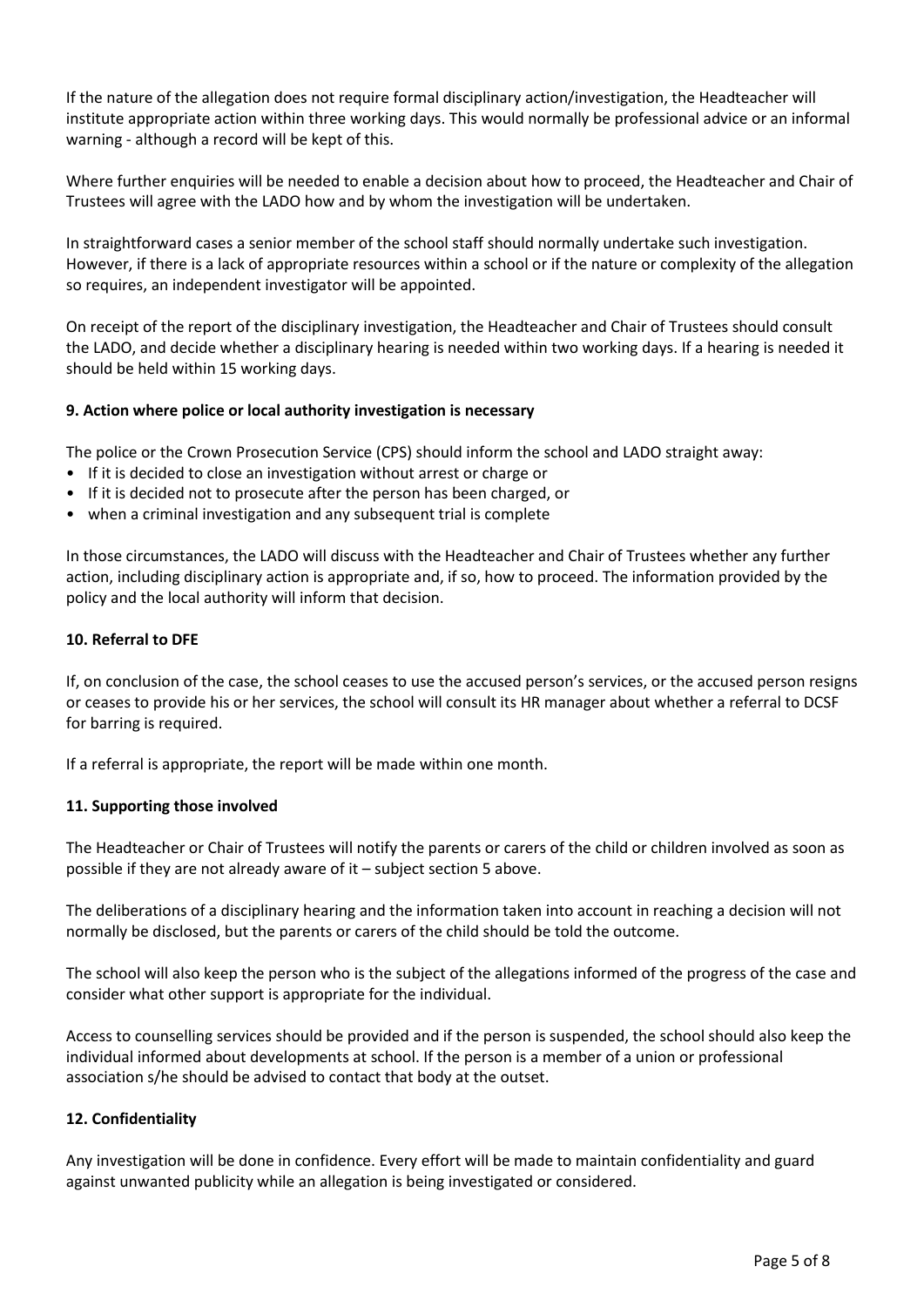No one in the school may provide any information to the press or media that might identify an individual who is under investigation, unless and until the person is charged with a criminal offence. No one connected to the school may speak to the press or media without the Headteacher/Chair of Trustees' authority.

No one in the school may disclose any information to anyone about the details of an investigation, as this may prejudice the right of the person under investigation to a fair hearing.

The school will make every effort to maintain confidentiality and guard against unwanted publicity while an allegation is being investigated or considered.

The case manager will take advice from the local authority's designated officer, police and children's social care services, as appropriate, to agree:

- Who needs to know about the allegation and what information can be shared
- How to manage speculation, leaks and gossip, including how to make parents or carers of a child/children involved aware of their obligations with respect to confidentiality
- What, if any, information can be reasonably given to the wider community to reduce speculation
- How to manage press interest if, and when, it arises

## **13. Resignations and compromise agreements**

Where a person is under investigation tenders his or her resignation, or ceases to provide their services, the investigation into the allegation will still need to be completed in accordance with guidance.

It is important that every effort is made to reach a conclusion in all cases of allegations bearing on the safety or welfare of children, including any in which the person concerned refuses to cooperate with the process.

The school will not enter into "compromise agreements" by which if a person agrees to resign, the school agrees not to pursue disciplinary action and both parties agree a form of words to be used in any future reference.

## **14. Record keeping**

If anyone in the school has any concerns that may lead them to consider that an investigation is required, they must record and report the information to the Headteacher or Chair of Trustees, as soon as practicable.

The Head Teacher will ensure that:

- a clear and comprehensive summary of any allegations made
- details of how the allegation was followed up and resolved
- a note of any action taken and decisions reached, is kept on a person's confidential personnel file, and a copy provided to the person concerned.

The purpose of the record is to enable accurate information to be given in response to any future request for reference. At the conclusion of the investigation, if the person under investigation is exonerated, the school will write to the person confirming this, and send a copy to the LAAAT and place a copy on the person's personnel file.

If an allegation or concern is not found to have been malicious, the school will retain the records of the case on the individual's confidential personnel file, and provide a copy to the individual.

Where records contain information about allegations of sexual abuse, we will preserve these for the Independent Inquiry into Child Sexual Abuse (IICSA), for the term of the inquiry. We will retain all other records at least until the individual has reached normal pension age, or for 10 years from the date of the allegation if that is longer.

The records of any allegation that is found to be malicious will be deleted from the individual's personnel file.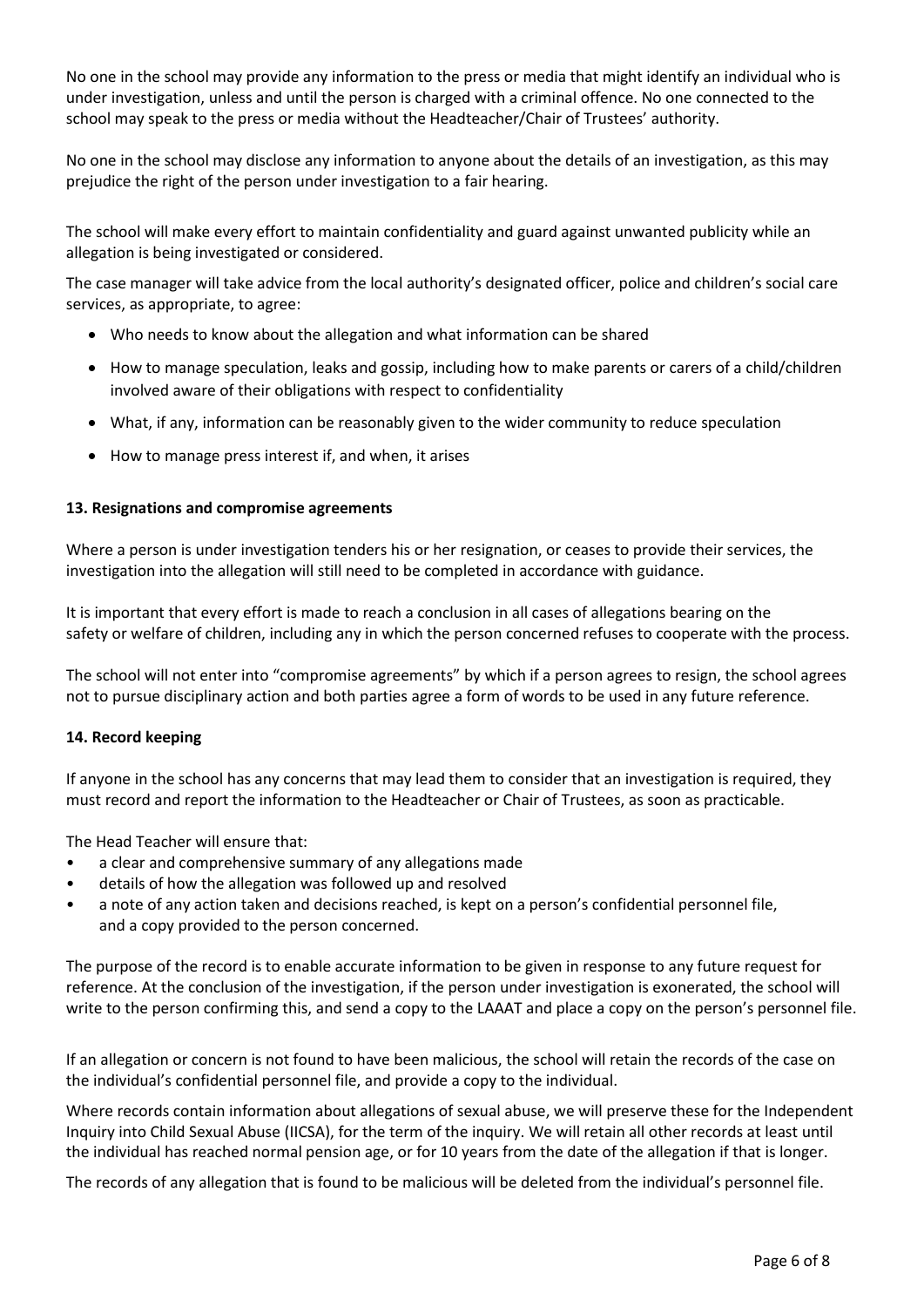# **15. Timescales**

The school will endeavour to follow the timescales set out in the guidance for such investigations, as long as this is consistent with a fair and thorough investigation. However, it is acknowledged that serious and complex allegations are unlikely to be resolved quickly, particularly where specialist evidence is needed, or the matter comes to a contested trial.

- Any cases where it is clear immediately that the allegation is unsubstantiated or malicious will be resolved within 1 week
- If the nature of an allegation does not require formal disciplinary action, we will institute appropriate action within 3 working days
- If a disciplinary hearing is required and can be held without further investigation, we will hold this within 15 working days

# **16. Oversight and monitoring**

The school will work closely with the LADO who has overall responsibility for oversight of the procedures for dealing with allegations.

The school will cooperate in supplying statistical information required by the LADO for DFE returns and Local Safeguarding Children Board monitoring purposes.

# **17. Action on conclusion of a case**

In cases where it is decided on the conclusion of the case that a person who has been suspended can return to work, the school will consider how best to facilitate that.

The case manager will also consider how best to manage the individual's contact with the child or children who made the allegation, if they are still attending the school.

## **Conclusion of a case where the allegation is substantiated**

If the allegation is substantiated and the individual is dismissed or the school ceases to use their services, or the individual resigns or otherwise ceases to provide their services, the case manager and the school's personnel adviser will discuss with the designated officer whether to make a referral to the DBS for consideration of whether inclusion on the barred lists is required.

If the individual concerned is a member of teaching staff, the case manager and personnel adviser will discuss with the designated officer whether to refer the matter to the Teaching Regulation Agency to consider prohibiting the individual from teaching.

## **18. Learning lessons**

At the conclusion of a case in which an allegation is substantiated the Head Teacher and Chair of Trustees will review the case with the LADO to determine whether there are any improvements to be made to the school's or the LSCB procedures or practice to help prevent similar events in the future.

This will include consideration of (as applicable):

- Issues arising from the decision to suspend the member of staff
- The duration of the suspension
- Whether or not the suspension was justified